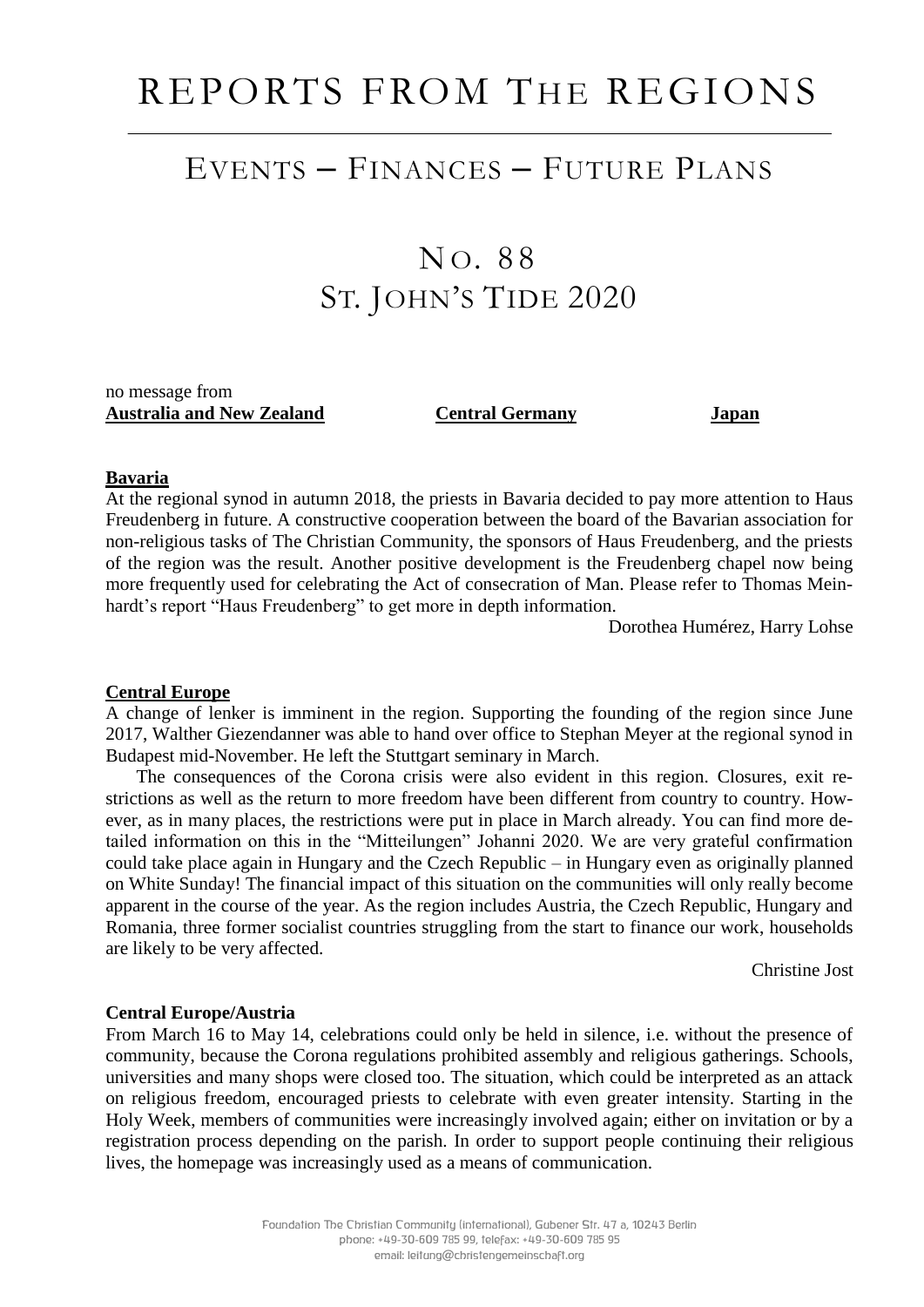At the moment we are required to keep a one meter distance in closed rooms, which means only half of the seats in the altar rooms can be occupied. Communities deal with these restrictions differently depending on the circumstances: In some cases conditions are almost back to pre-Corona times, in other cases celebrations are carried out three times in a row in order to divide the congregation in smaller groups. The way of dealing with the communion is also very different: In some cases it was never discontinued, and in some cases it has not yet been distributed. For many people the corona break seems to have led to a conscious grasp of religious life at home, so we hope to emerge from this crisis strengthened internally.

During the Christmas season, a break-in took place in the community of Linz and both chalices were stolen. Until new goblets can be purchased, Linz celebrates with the goblet of the Moosburg community and in Moosburg the Act of consecration of Man is being celebrated using the travel goblet of the Salzburg community or, more recently, the goblet of the community in Vienna South. The residents of Linz are very grateful for the temporary replacements. The loss of the chalices is largely covered by insurance.

During the course of this year our lenker, Walther Giezendanner, will be replaced by Stephan Meyer, member of the circle of seven and former leader of the seminar in Stuttgart. We would like to extend our gratitude to Mr. Giezendanner for the loving and understanding guidance of our region during this transition phase! At the same time we are looking forward to our new lenker and welcome him to the region "Central Europe"!

#### Herbert Bitzner

A change is pending in Carinthia (Moosburg): Siegfried Ostheim, priest of the community since September 2014, hands over responsibilities to Ms. Veronica Zamalloa (Graz) Almost 72 years old he has reached retirement age. The handover will take place in the chapel of the Christian community in Moosburg, Am Sonnengrund 2, on Sunday, 20. September 2020. Mr. Stephan Meyer, new lenker of the region, will come to Austria from Stuttgart for the occasion. The Moosburg community invites everyone who feels connected to the Christian community in Carinthia to this festive day. It will begin at 10:00 a.m. with the Act of consecration of Man continues with conversations and exchanges with Stephan Meyer and ends at 5:00 p.m. The handover, farewell and welcome will take place in the early afternoon. A more detailed program will be sent out. The evening before, on Saturday, 19. September at 7:00 p.m., Mr. Stephan Meyer will give a public lecture at the Europahaus Klagenfurt on the subject: "Why do we need a spiritual religion again? What strengthens us in times of crisis?"

#### Siegfried Ostheim

Vienna is growing: A lot has changed and developed in the Viennese community in recent months. In Vienna-South, a sister community to the loyal, stable regular community in Vienna-Mitte has formed, which has proven to be quite independent and lively. The new church, the close proximity to the Waldorf school, the beautiful location – a large house with a wonderful garden – are increasingly attracting young families with their children. At the first Sunday service for school beginners in autumn 2019, 38 children came and the church was bursting at its seams. Even on normal Sundays there is no shortage of children; therefore the children's Sunday service and the Act of consecration of Man has been celebrated every Sunday since December in the Johanneskirche instead of previously twice a month. The annual festivals and youth meetings for both communities take place in Vienna South.

The community in Vienna-Mitte seems to mainly appeal to people from student age. The frequency of Sunday services has been reduced here. The Act of consecration of Man on Sundays is always very well attended and an active community life blooms with a lot of music, lectures, conferences, art exhibitions and workshops. The large workshop on the culture of dying "Actions in the presence of death" lead by priestess Jeserschek-Bubik deserves a special mentioning and does not only appeal to older people.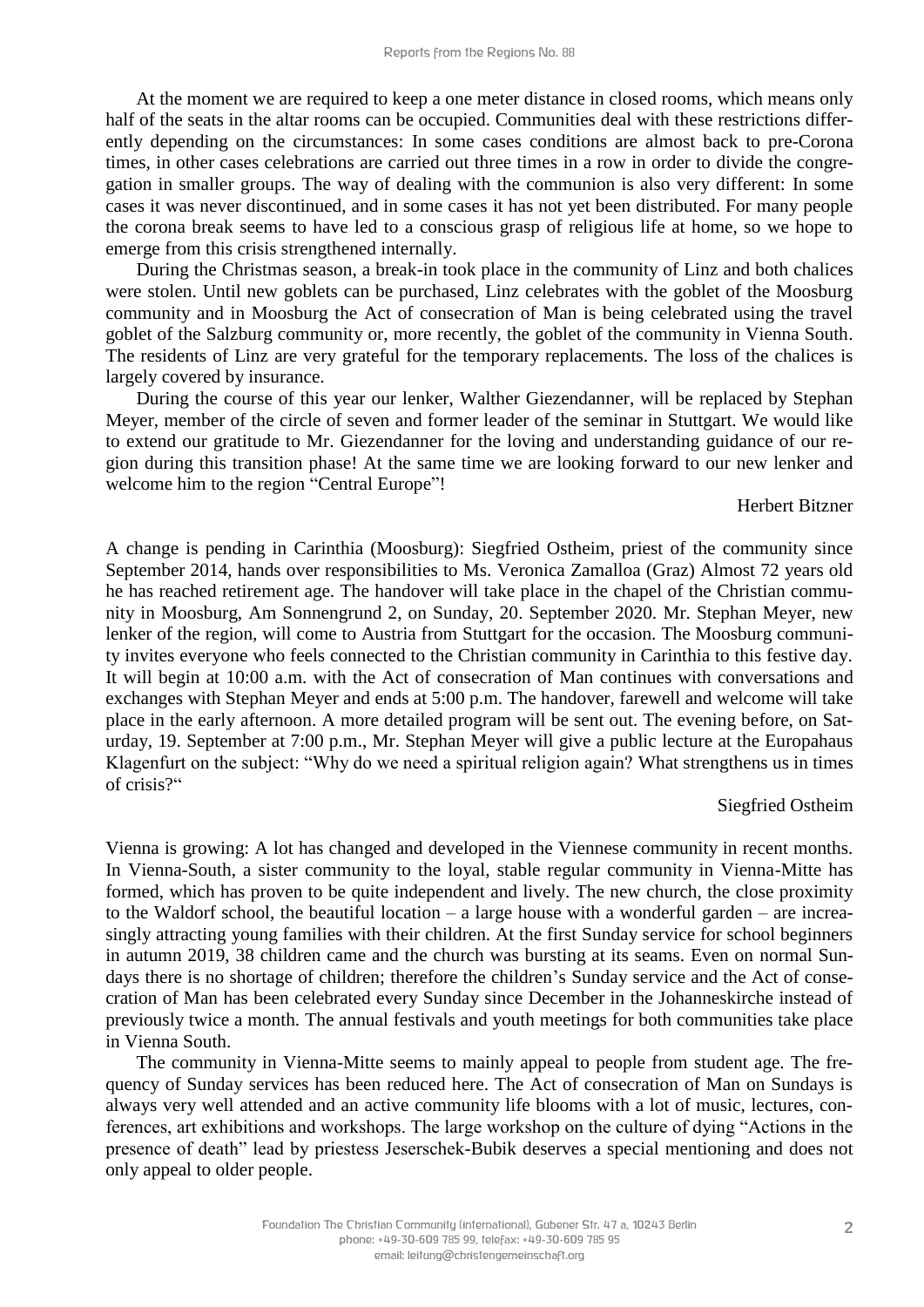Again and again we feel very blessed to be able to host blessings for the dead: in Vienna-Mitte in the altar room due to space reasons, in Vienna-South in the community hall. Looking into the future we hope to one day have a special room to pay lasts respects to the dead.

Angelika Teichmann, Jakob Butschle

#### **Great Britain-Ireland**

Since the country went into lockdown in March, we have been able to celebrate the Act of Consecration of Man at the very least among priests and more recently with lay servers. Our regular communications with the congregations have allowed members to feel part of the services without attending them physically. With all that, we are keenly aware of how much we are losing by not opening the churches. Since June  $15<sup>th</sup>$ , we can open the churches for private prayer. We are hoping that the government will fulfil its intention of allowing places of worship to reopen from  $4<sup>th</sup>$  July, although we do not yet know under what conditions this will be possible.

Tom Ravetz

#### **Netherlands and Flanders**

Since the measures related to the Corona virus have recently been relaxed, members are again able to participate in the services in our churches. A maximum number of participants is fixed to ensure sufficient distance. In some communities, people do sing during service, in others people don't sing because of the assumption singing poses a higher risk of infection. The children's service was resumed as well. The confirmations, which could not happen in spring, were postponed to Michaelmas.

Every summer, around 600 children and young people partake in the Helios camps of the Christian community. The camp organizers have done a lot of work to adapt the running of the camps to the current situation and to keep everyone updated. The latest update is that camps in Belgium can and will be taking place in adapted form. A limited number of participants, 50 in total including employees, will form a "bubble" and as such do not have to adhere to the usual Corona social distance rule.

Unfortunately, the guidelines in the Netherlands leave no room for a solution like the one in Belgium. Participants, aged 13 years and older as well as employees have to keep a distance of one and a half meters to each other. This condition would adversely affect the atmosphere of the camps, which is why it was with much sadness decided to cancel the camps this summer.

Ellis Booi

#### **North-America**

It's been a while since we reported on the North American Region. The Corona Crisis made everything so uncertain that I didn't dare send any news, thinking it would be outdated before it reached you. Although this note includes many cancellations, we are slowly picking up the loose threads again. Across this huge continent, the tempo of reopening is very different from place to place, the prospects unclear.

It was encouraging to see how congregations and priests took up the most various means to keep up a stream of teaching and preaching, even though liturgical celebrations were brought back to a minimum or took place behind locked doors. YouTube, Zoom, podcasts, Facebook all contributed to the availability of The Word to even the most remote areas, as well as to other parts of the world. Many people noticed that their inner experience deepened because they were not able to take part in the physically present service.

All confirmations were postponed, but the first ones are already scheduled for June through August. One children's camp was canceled, but a canoe trip will take place on a smaller scale. Another struggled mightily with the local authorities, but to no avail. A third one is still going ahead but is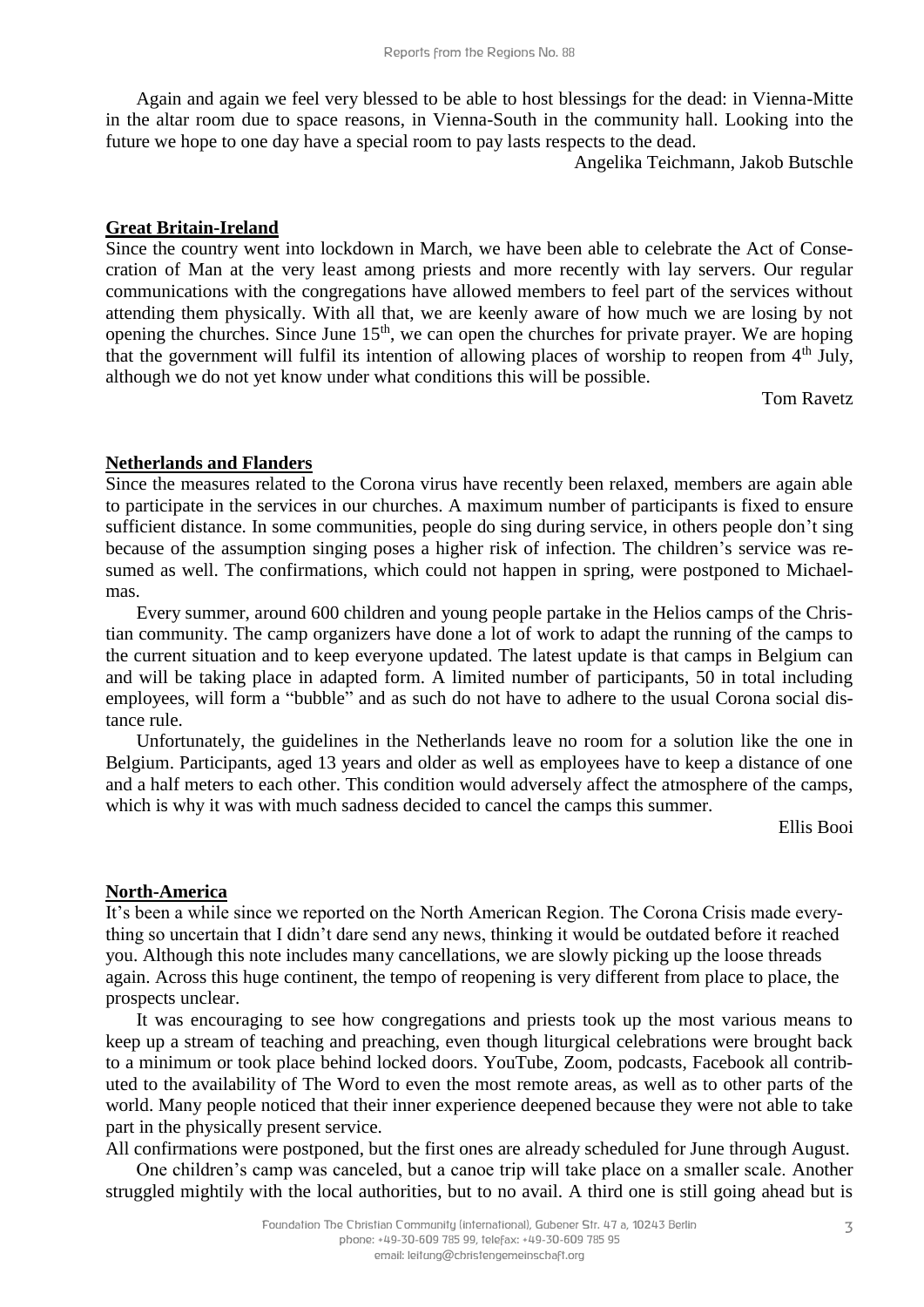meeting up with a lot of hindrance. We all know how important these camps and trips are for our young folks!

The conference *ASK2020* in Atlanta will take place as a one-time Zoom Evening on St. John's Day. We are looking forward to a variety of contributions from all around the continent. We are very grateful to the Toronto Seminary for taking the initiative. The proceeds will go to support the development of our work in the Southeastern US.

After his ordination in Stuttgart on February 14, Rev. Michael Latham took up his post in San Francisco with the doors locked and the congregation sheltering at home: a real challenge at the very beginning of one's priestly work!

Several priests will be moving between St. John's and Advent. To begin with, Revs. Emma Heirman and Matthias Giles will move to Washington DC/Baltimore at the beginning of July. Rev. James Hindes will keep the fires burning in Denver until the next ordinations. At the beginning of September Rev. Carol Kelly will take up the work in the Taconic-Berkshire congregation in upstate New York. Rev. Liza Marcato will then, after a sabbatical, move to New York City where Rev. Gisela Wielki will be retiring after fifty years of service to the Christian Community.

The situation in Denver gave us good reason to consider the priest housing situation. After extensive research and many conversations with the Board and the lenker, the decision was made to build an appropriate dwelling on the church property. This is a bold step for a congregation that is far away from its nearest Christian Community neighbors. The plan promises a good portion of stability for the future.

And then looking further ahead: In August a preparation group will be coming together at the Toronto Seminary. We will all be looking forward to their ordinations on the weekend of December 12 & 13. Mark your calendars!

Craig Wiggins

#### **North and Northwest Germany**

Only a short message from the region of Northern Germany as a whole this time: In addition to everything having been reported by all other regions alike about the Corona-madness, we unfortunately had to cancel our annual Ascension Day conference at lake Mözen. The conference center usually hosting us had to cancel our stay due to hygiene requirements which could not be met.

Also – as previously announced – Wolfgang Wohlfarth has taken up his position as Coordinator of the region Northwest Germany on June 1. He will relieve me of part of the workload for the entire region since I will be dedicating myself to management of the Foundation.

Thomas Nayda

no message from: **Nordic Countries Russia South America Southern Africa**

#### **Southwest Germany**

It has been three quarters of a year since the last information from southwestern Germany. Back then, no one could have predicted the situation as it is today: the suspected invisible threat to our health and the associated measures had a huge impact on our society.

However, in retrospect, astonishing things were set in motion through this crisis. In many communities the continuing efforts to trace the "hidden treasures", dormant in the impulses of the founding personalities since almost 100 years! A range of vastly different individualities indeed – becoming so clear in their biographies! In essence the unconditional will to really transfer the impulses from the spiritual world into humanity today through the events of change at the altar. In several communities, this became the guiding principle for the design of the program for 2022.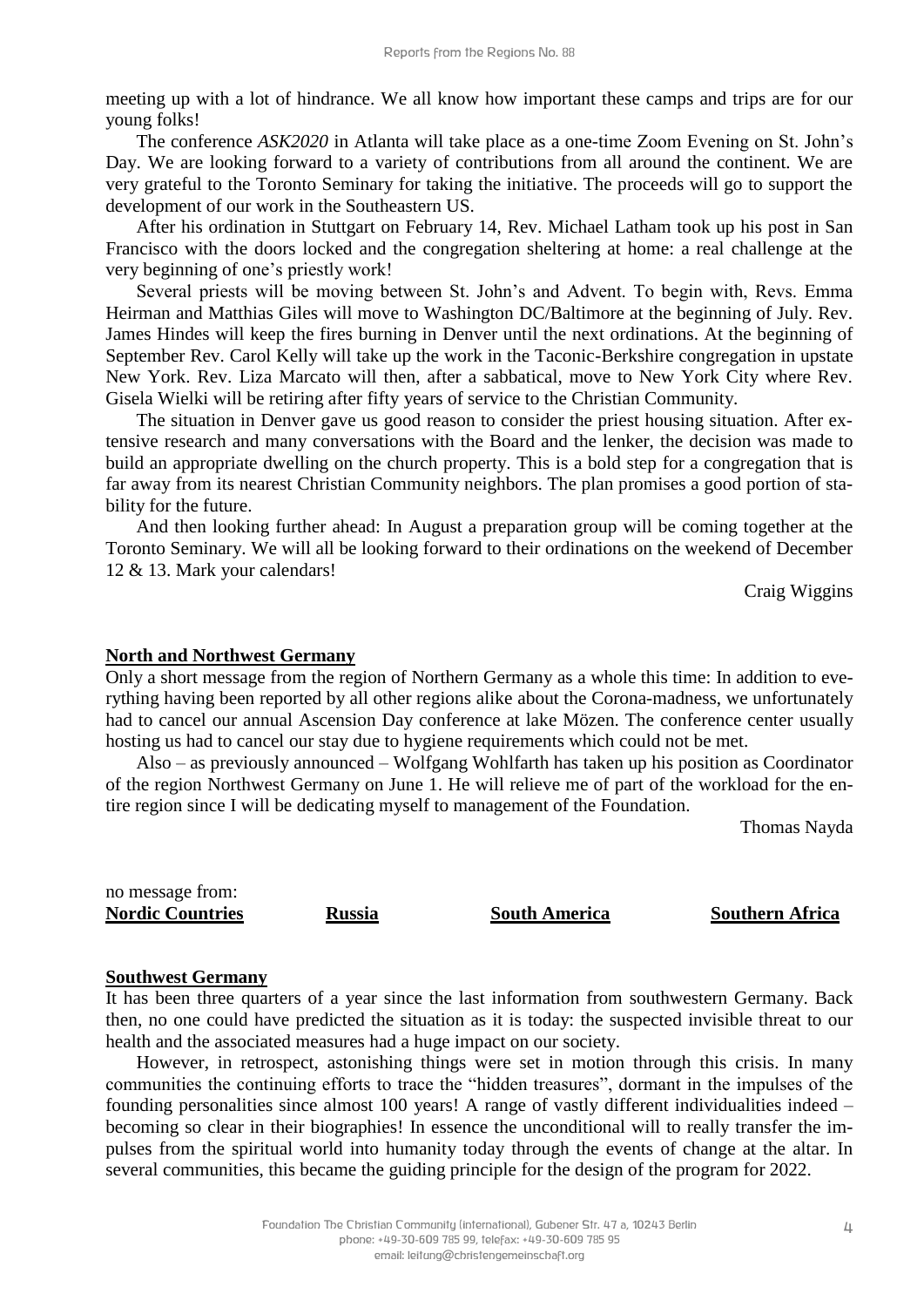There was the unforeseen interruption in mid-March when suddenly no public events were allowed to take place anymore. Meanwhile, community life has started to normalize again although it is beginning to dawn on most people that the "old" normal is probably a thing of the past. However, the inner strength of the congregation was evident: first only in the priesthood, then with altar servers from the congregations and finally with the congregations – restricted by maintaining distance and, in some federal states, the "chalice ban". This resulted in an increased inner connection to the Act of consecration of Man, often celebrated daily. Accompanied by weekly electronic news in the communities with information, strengthening thoughts and suggestions for the children, those who were most affected by the situation. In many places, people agreed to come together in activities connecting in spirit at certain times without physically being together. In some communities, the time of ,,standstill" was used to finally tackle renovations which had been pending for a long time: Rooms were painted, spiders and dust in the height of altar rooms were tackled with the appropriate means.

Of course, this time of drastic restrictions did not leave people untouched. The polarization of society affected the communities. The main challenge seems to be to remind oneself of the fact that there will always be opposing views in society. The archetype is the group of twelve of the disciples at Pentecost, representing the future of humanity – always two in the circle directly opposite each other…

The restrictions resulted in several necessary meetings, such as the regional synod, regional assembly among others being cancelled. Even the confirmations planned for Easter could not take place. Instead, there were even more intensive workshops in a small group. The external restrictions ultimately led to intensified work! Only one final step towards the complete practice of the sacraments is still missing: the execution of the public communion. But perhaps an even more conscious approach is needed here before we can return to a "new" normality here…

In Freiburg the joint impulse for a new building for "assisted living" and other community rooms on the land next to the church together with the cooperative "Leben  $\ddot{U}50"$  – (life over 50, formerly "ILiA") is going into the next phase. The preliminary building request and the finances are on the agenda.

In our region, the young Japanese Hiroyuki Yoshino, one of the newly ordained priests came to Pforzheim in order to gain first experiences with community work. Unfortunately this process was off to a rather slow, unsatisfying start due to the Corona restrictions. The official introduction is therefore still pending.

It has become apparent that our usual way of sending a priest to a group of communities – as in the area Saar-Pfalz-Mosel with altars in Neustadt/Weinstraße, Kaiserslautern, Saarbrücken and Trier – has proven rather unrealistic. After all, one has to grow some roots in a place in order to be able to work as a priest. Unfortunately this attempt must therefore be regarded a failure leading to personnel changes in this area. But since failure is always a possibility when attempting something the result is inevitable knowing better afterwards.

Hellmut Voigt

#### **Switzerland, Southwest Europe**

In the Corona crisis, the entire spectrum was represented in our region, from the severely affected regions (Milan, Ticino, Alsace, Madrid) to the hardly affected regions (Portugal, Central France, parts of Switzerland), countries with curfews and countries with moderate contact restrictions, countries with a ban on worship and a country like Spain, where worship was not prohibited, but leaving one's own home, even with children was not allowed.

We also experienced the full range of responses to the Corona restrictions, from those who fully agree with the measures taken to very rebellious responses; those who accept the scientific explanations to the most varied forms of mistrust and wanting to get to the bottom of the "true reasons".

In all communities an inner accompaniment for the continuing celebrations of the Act of consecration of Man held by most priests was felt. At the same time the priests stayed in contact with the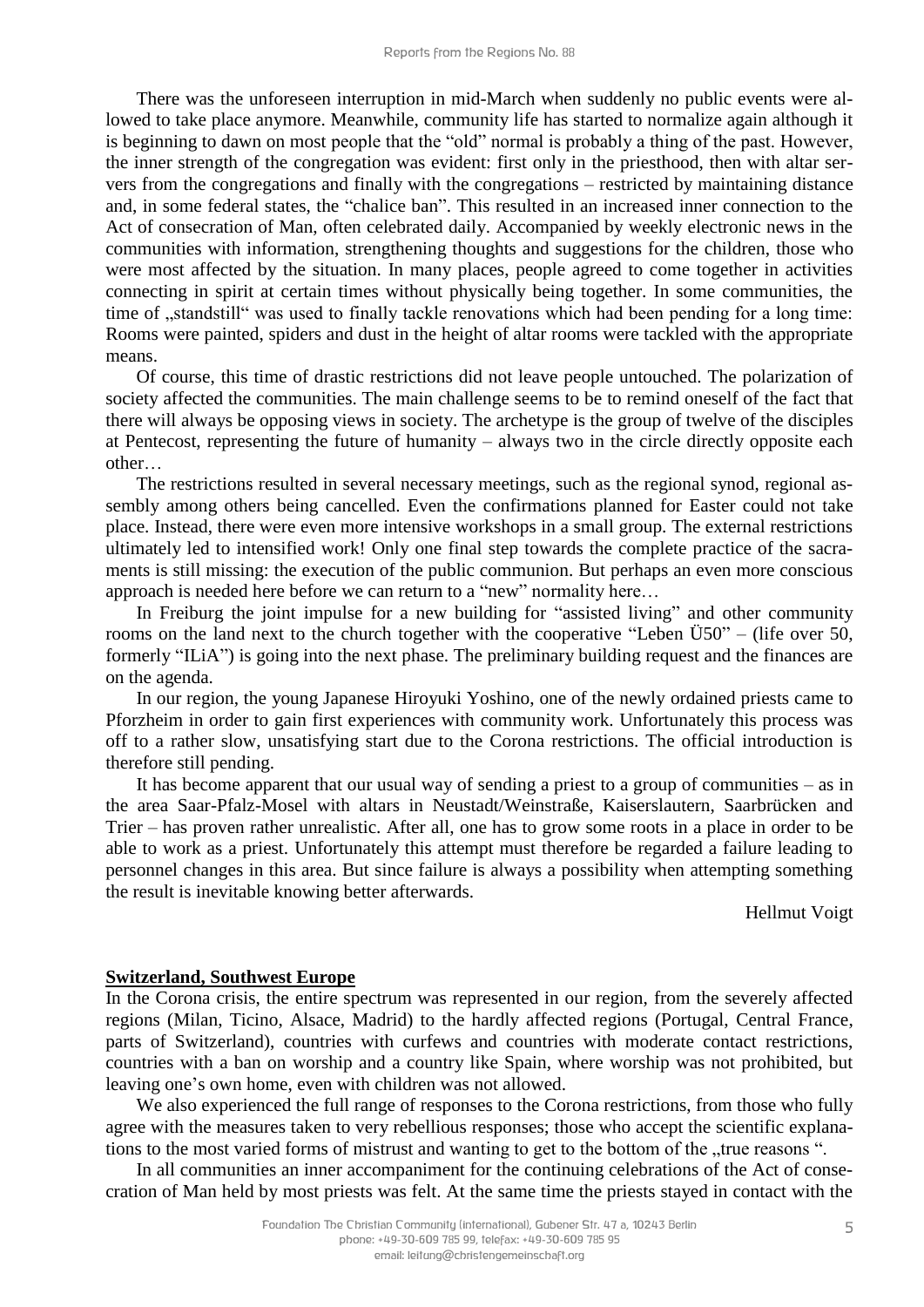communities in writing or other forms of communication which was met with great gratitude by all members of the communities. This way of communicating also reached many people who had previously been on the margins of community life or had withdrawn. They were now able to experience a new connection.

In **Italy**, which endured a strict curfew, only one of the two priests working there had the opportunity to celebrate at an improvised house altar every day. This was due to the fact that we had to give up our permanent altar in Bologna for financial reasons. Such fixed reference point has been sorely missed lately. On the other hand, flexible work with many interested groups and communities in different parts of the country evolved through this crisis and seems to be the appropriate form for Italy in the near future. In **France**, priests holding appropriate papers as proof, were able to work in our chapels and churches and celebrated there without the presence of the communities of course. In some regions they were even allowed to do home visits. In **Spain,** some altar servers were able to regularly support the community in Madrid as volunteers, so that the Act of consecration of Man could be celebrated there including altar servers. In **Portugal**, only one of the planned weekend visits by a priestess had to be canceled. There was also a ban on assembly and worship in **Switzerland**, but up to five people were allowed to gather in public spaces and churches were allowed to remain open for silent prayer. The interpretation of these regulations was quite different: In some congregations the celebrations were strictly without altar servers and without the community, elsewhere the number of five people was used to admit three members of the respective community in addition to priests and altar servers. On Palm Sunday the police visited a community after a "tip-off from the neighbourhood", and those present were sent home.

Paradoxically, our holiday home in Bühl in Walkringen did not have to close, but all events, school trips, holiday camps etc. planned there had to be cancelled. Only a scaled-down Swiss Synod could take place there since it was legally defined as internal work meeting.

Estimation suggests a drop in revenue by approximately fifty percent for the year 2020. A big concern felt everywhere is how the economic consequences for individuals, the communities and the region will develop. On the other hand the newly experienced inner connection is likely to bear positive fruit in future.

The ordination of priests held just before the crisis beginning of March, led to three new assignments to our region: David Schiffer and Eva Oswald, respectively, already started their work in Zürich and Bern. For Madrid and the other Spanish communities we look forward to the arrival of Manuel Toro in September.

Michael Bruhn

#### **West Germany**

The construction project in Cologne – basic renovation of House Iona: Despite various difficulties, work is progressing well, however, celebrating Christmas in the new rooms will have to remain wishful thinking. Realistically construction work should be completed by Easter 2021. Despite some unexpected challenges, the costs will not exceed initial estimations. In the Herdecke community the concrete facade is currently being repaired and should be completed by end of July 2020.

Ms. Kaori Mogi was sent to Bochum after two years in Dortmund. The community of Dortmund bid her farewell on Pentecost Sunday; Ms. Miriam Röger is still waiting for a visa for her planned sending to the USA.

Klaus-Peter Hunold

#### **Wuerttemberg**

The eased Corona regulations are slowly working their way into daily life and the Act of Consecration of Man is being celebrated again. The confirmation is in preparation and we are hoping for further developments for a carefree community life yet again. At the moment we still have to contend with no communion.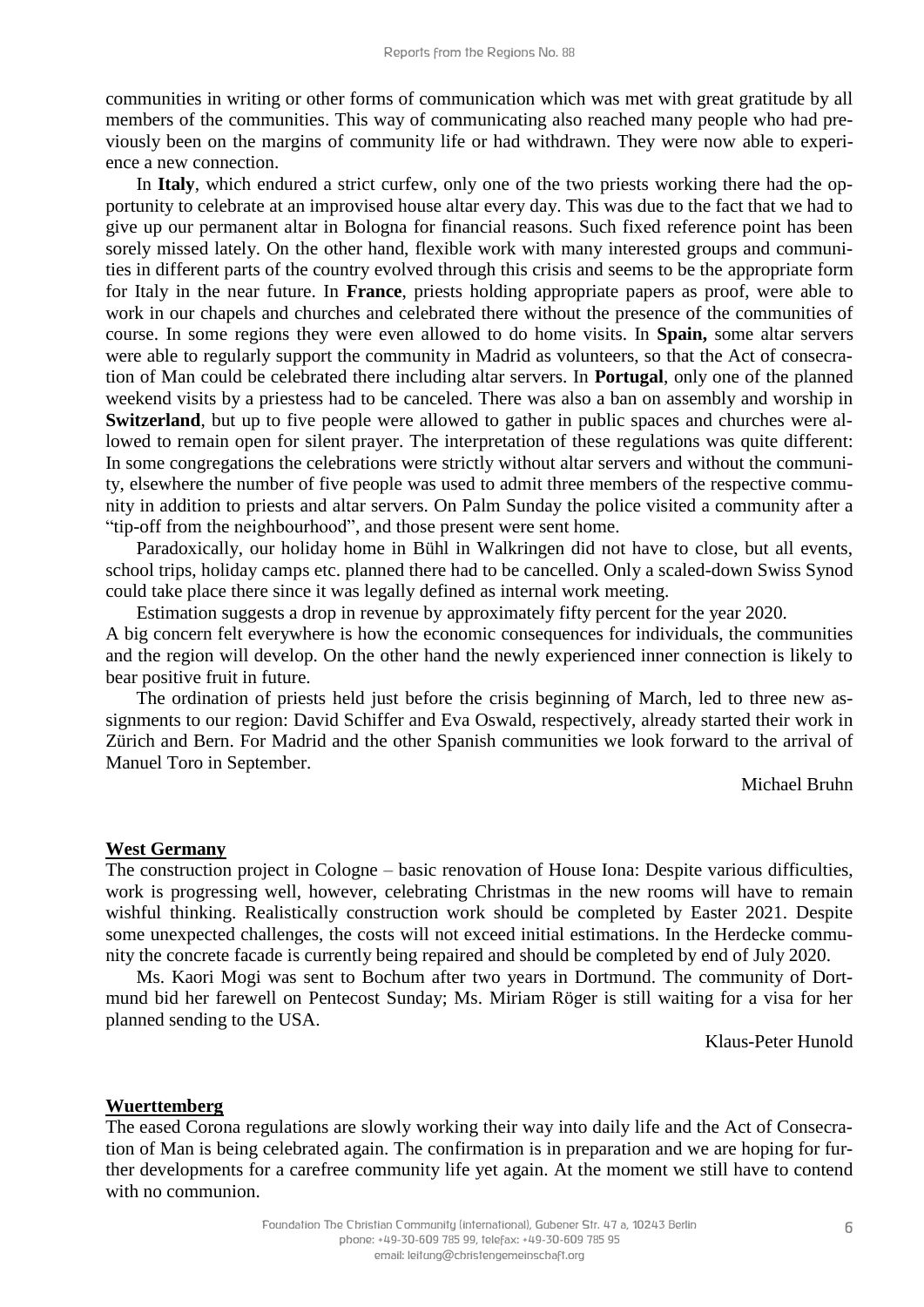The renovations in Reutlingen are nearing completion. The first apartment has already been occupied by a tenant. Due to financial reasons the plan of a separate staircase to the parish room was put on hold. In the community of Stuttgart-Mitte, the community worker, employed there since 2012, has given notice leading to a phase of reorientation as to how the regular and ever present tasks can be accomplished.

Since 1. June we have a new coordinator for the region. We are very grateful the regional administrative tasks as well as the joint work in the supraregional bodies can be more efficiently bundled again.

#### Martin Merckens

#### **Seminaries/Stuttgart**

With the Starting of our Easter holidays, the borders of Germany closed resulting in many of our students unable to go home. We decided to make the rooms available to those students free of charge so they could have a home. Since we are a facility similar to a convent, we have been able to celebrate continuously since end of March. Well aware that in many places people were celebrating without a congregation we were fortunate to continue celebrating with the seminar community being present.

In the meantime, the government has taken measures to enable us to resume teaching adhering to special conditions of course. Seminar rooms are fortunately large enough and staff have put in more efforts in order for the students to continue studying.

During this time, students and seminar leaders had to remain flexible. Some lecturers were refused entry. We are very grateful to the new lecturers who could spontaneously  $\mu$  jump in". Some planned courses did not take place, some new ones were "born".

During the holidays at Pentecost, students worked on Goethe's fairy tale "The Green Snake and the Beautiful Lily". After the vacation the students, Moni Boerman and Dagmar von Radecki artistically edited the fairy tale. Last Friday an internal workshop performance was the very moving result. Social interaction and internal work made up the most part of this period.

Xenia Medvedeva and Mariano Kasanetz

#### **Haus Freudenberg**

How close beautiful moments and oppressive experiences can lie together was also felt in Haus Freudenberg. After closing the year 2019 with a balance in financial terms, our Freudenberg House is aching under the huge pressure dealt to us by state regulations and requirements in connection with the Covid19 pandemic. Over 14 events had to be cancelled since mid-March resulting in no revenue during this time. And the worst is not over yet. We will undoubtedly feel the effects until end of the year, maybe even beyond. Luckily a heritage has saved us from having to close for good and continue to pay the salaries. We also owe this to the many people actively and financially committed to the house. This humbles us and encourages us to walk tall despite this enormous challenge. We have decided to ask for further support in a letter asking for donations.

In close cooperation with the board and a project group headed by Armin Fröde and Harry Lohse, the lenker of the region Bavaria, we will continue to discuss matters important for running Haus Freudenberg in future. This special invigorating place is important for so many people and the community alike.

And of course we didn't just waste time during the weeks Haus Freudenberg had to remain closed. A wonderful group of volunteers, board members and employees got involved in house and garden. We renovated the workshop, completely renewed the benches in the garden and much, much more. The kitchen project which we had started before the pandemic has been completed.

The house is shining in a new light ready to host guests again. Seems like the star of change continues to shine brightly over Freudenberg because we are happy to introduce Anna von Druska, priestess of the community Munich-Mitte as our very own In-house priestess. Johannes Fellner,